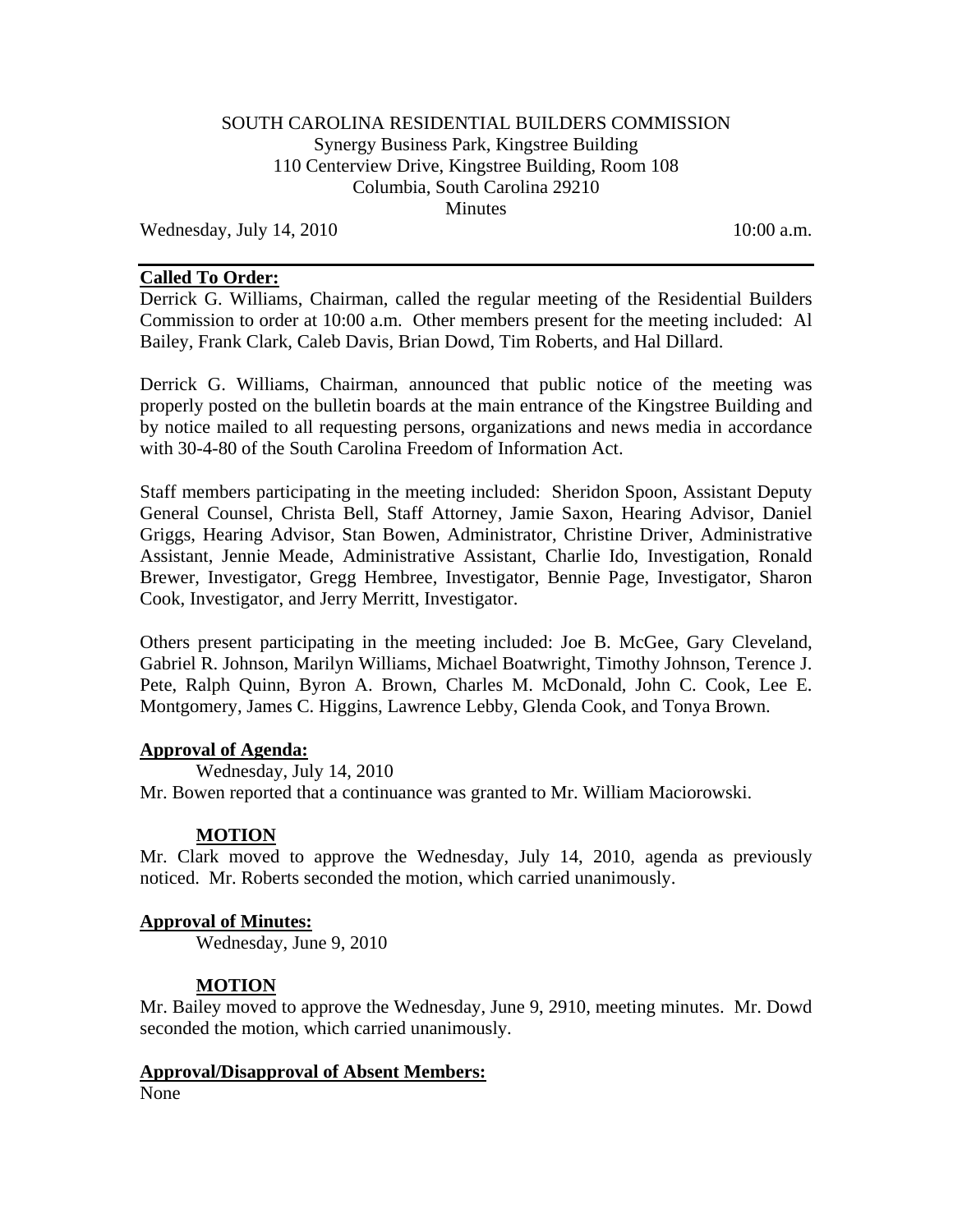### **Chairman's Remarks:**

Derrick G. Williams, Chairman

None

### **Administrators Remarks for Information:**

Stan Bowen, Administrator

Mr. Bowen reported that he and Mr. Ido, Chief of Investigations, had a roundtable discussion concerning residential specialty contractors who hire other specialty contractors. The minutes from the, January 16, 2002, workshop states that a specialty contractor is prohibited from supervising another specialty contractor unless they are both holding the same registration. In Section 40-59-20 of the Statute the definition of a residential specialty contractor means an independent contractor who is not a licensed residential builder, who contractors with a licensed residential contractor, general contractor, or individual property owner to do construction work, repairs, improvement or re-improvements. Mr. Bowen stated that he wanted this in the minutes as to what the board's intent was for a residential specialty contractor hiring other subcontractors.

### **MOTION**

Mr. Clark made a motion that a residential speciatialy contractor cannot hire other specialty contractors. A residential specialty contractor can only work with a licensed residential builder, a general contractor, an individual property owner, by himself or with his own employees. Mr. Bailey seconded the motion, which carried unanimously.

Mr. Bowen introduced an email he received from Michael Vaught regarding an Inactive Status of a residential builder's license. Mr. Vaught is requesting that the board consider the possibility of establishing a formal license status of "Inactive" that would not expire after 3 years. An appropriate annual fee could be established that would benefit the board by having additional revenue rather than forcing a builder to let his license expire while also providing benefit for the "Inactive" builder by not requiring the bond during the inactive period. When a builder desires to resume activity under his license he could return to the Active status by ensuring the fee for the active status is paid and restoring the bond. This would allow the builder to maintain his license with reduced costs by not requiring the bond while also providing some additional funding to the board.

Mr. Bowen stated the Engineering Board has a similar "Inactive Status" that allows and engineer to place his license in an "Inactive Status" and upon reinstatement pay all back fess and penalties and return to an "Active" status.

Mr. Bowen stated that Section 40-59-230 states that if a license has been in inactive status for three years, the person shall start over as a new applicant and retake the exam. Mr. Bowen stated that this would probably take a statutory change to make this happen.

The board concurred that they did not see any reason to make this change at this time.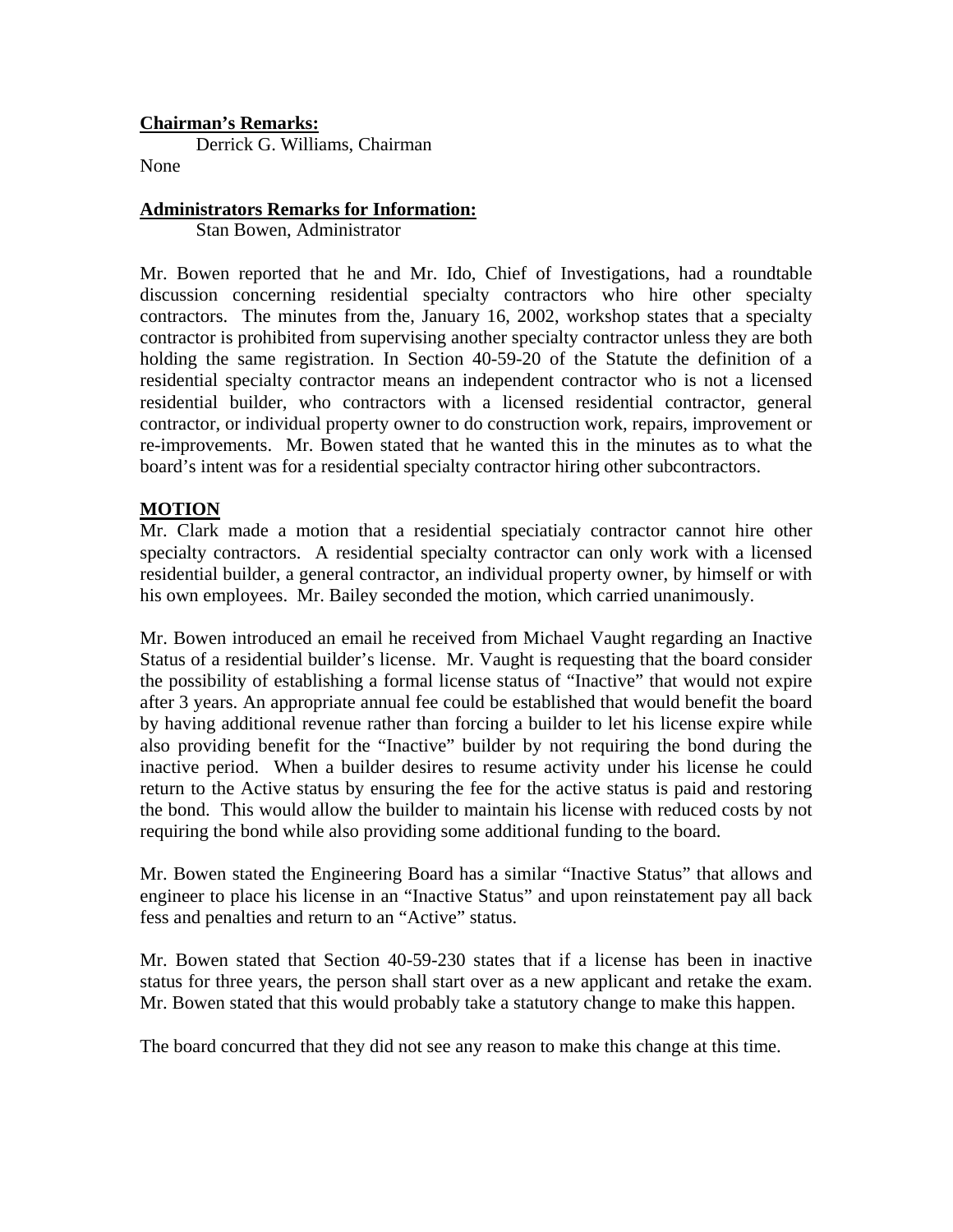**South Carolina Residential Builder's Portion Pass Report** - Mr. Bowen presented the Commission with a copy of the PSI Portion Pass Report for the Residential Builders Commission.

**Residential Builder's Board Meeting Report of Current Active License** – Mr. Bowen presented the Commission with a copy of the Board Meeting Report generated from ReLaes regarding current active license status for Residential Builders, Certificate of Authorizations, Residential Home Inspectors, Residential Electrical, Residential HVAC, Residential Plumbing and Residential Specialty Contractors. From, June 6, 2010 to July 14, 2010, there were 162 licenses issued, 222 licenses reinstated, 3,120 licenses renewed online with a total of 20,058 active license.

Mr. Bowen present the board with a registration form the for the NASCLA conference in Charleston, South Carolina. If they wish to attend this conference he needs the registrations form back today.

### **Advisory Opinions:**

 Sheridon Spoon, Deputy General Counsel None

### **Legislative Update:**

Robert Selman

None

### **Office of Investigations and Enforcement (OIE) Report:**

Mr. Stan Bowen, Administrator, presented Mr. Ido's report on his behalf. The Office of Investigations and Enforcements (OIE) celebrated its six-year anniversary on, July 1, 2001. The OIE was established, on July 1, 2004, under the direction of Director Adrienne Youmans to centralize the investigative and enforcement functions of 38 boards and commission. At present OIE has 366 open residential cases and 301 of them were opened since July, 2009. The Office of General Counsel (OGC) has four attorneys litigating residential cases and two hearing officers.

### **Old Business:**

None

### **New Business:**

Mr. Charles H. McDonald, Esquire, presented case laws, statues, and the bond claim policies/procedures of the commission for review and discussion. Mr. McDonald represents builders, homeowner, and surety companies for license bonds. Mr. McDonald stated that he brought an action in court to pursue a surety bond on behalf of his client. As they were approaching a trail date they discovered that the board had submitted an authorization for payment against the bond. Mr. McDonald wanted to know what is the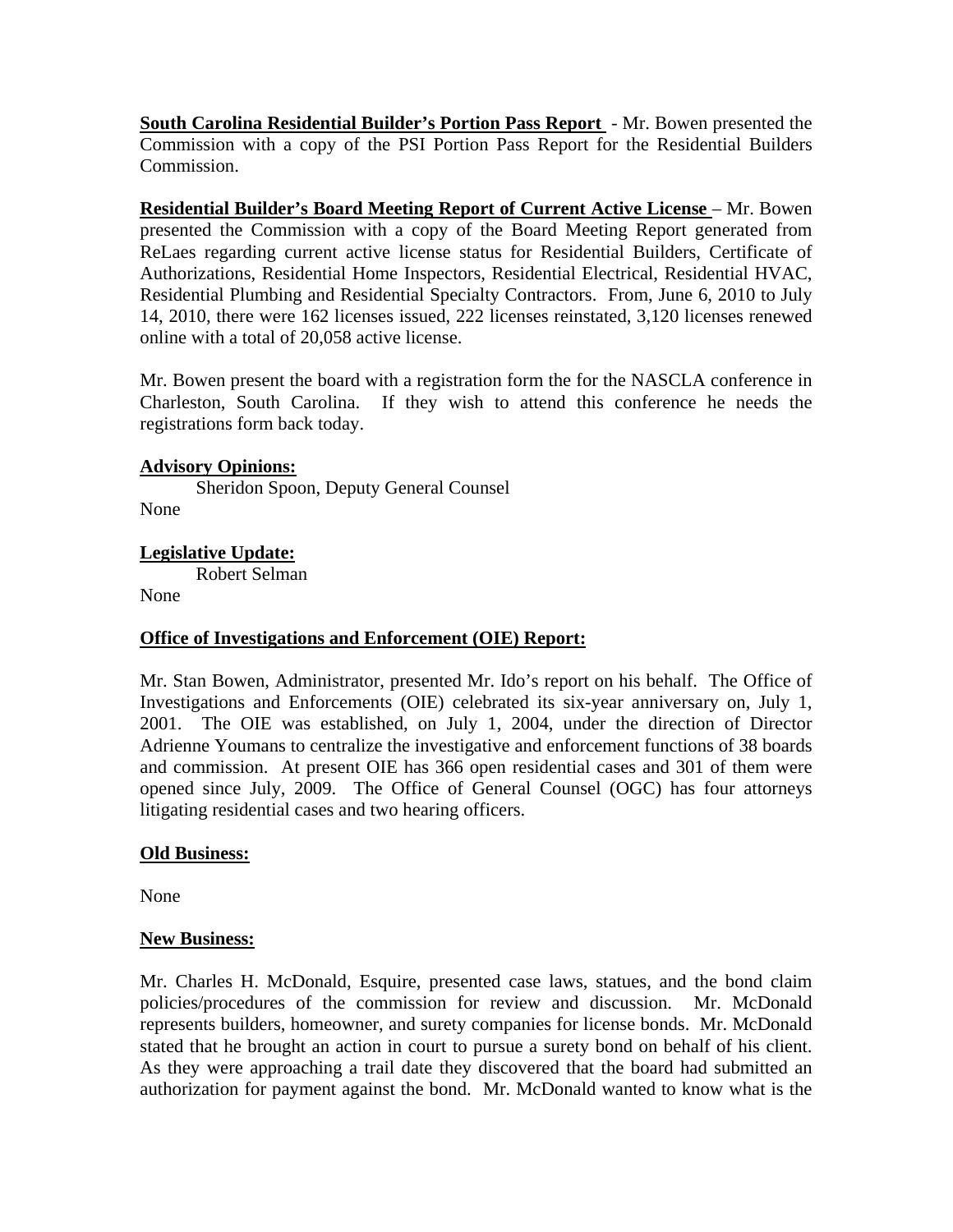board statuary authority to make claims against bonds. In 1984 the Court of Appeals Watson vs. Harmon states that anyone can make claims against a bond. Mr. McDonald stated that he has concerns that the commission is improperly governed by policy. If the Commission is going to enter this process on trying to make a claim against a bond and the judicial authority that determine when you make a claim and what is paid to the complainant. This must be done through regulation and not by policy. In Title 1 Chapter 23 Section 10 "Regulation" means each agency statement of general public applicability that implements or prescribes law or policy or practice requirements of any agency. Policy or guidance issued by an agency other than in a regulation does not have the force or effect of law. Four or five years ago the commission changed the language on the bond that "claims may be initiated only through authorization by the commission". Your policy states that you can only make claims against lapsed license, but the language in the bond form itself does not differentiates between a lapsed license and a current license. Mr. McDonald stated that there is no law or regulation telling anyone how to make claims against a bond or how the commission will make claims against a bond. Mr. McDonald has concerns that the policy/procedure is not valid, and the policy/procedure has not been promulgated as a regulation.

Mr. McDonald stated that he also sees some inconsistencies with the "Rite to Cure Act" Section 40-59-850 (C) which states that if the parties cannot settle the dispute pursuant to this article, the claimant may proceed with a civil action or other remedy provided by contract or by law. Mr. McDonald stated that he would like to see some clarity concerning this matter.

Mr. McDonald stated that the problem that he has with the current state of affairs is that the Supreme Court of South Carolina has spoken and given a right of a member of the court to pursue these bonds and that the Commission by changing the language of the license bond form and the policy/procedure has taken a position that might be inconsistent with that right. This is a matter of money and a civil matter and not a matter of discipline against a license and one that the commission should not be involved in. If the board wants to get involved in bond claims do it properly through regulation and not through policy/procedure.

Mr. McDonald stated that he hoped the Commission will consider his remarks and suggestions and take appropriate actions to either divest itself from the process of administering claims on builder's license bonds or promulgate regulations on this issue.

### **Recommendations of IRC Minutes:**

## **MOTION**

Mr. Davis made a motion to approve the recommendations of the Investigative Review Committee Minutes. Mr. Clark seconded the motion, which carried unanimously.

### **Recommendations of IRC Resolution Guidelines:**

## **MOTION**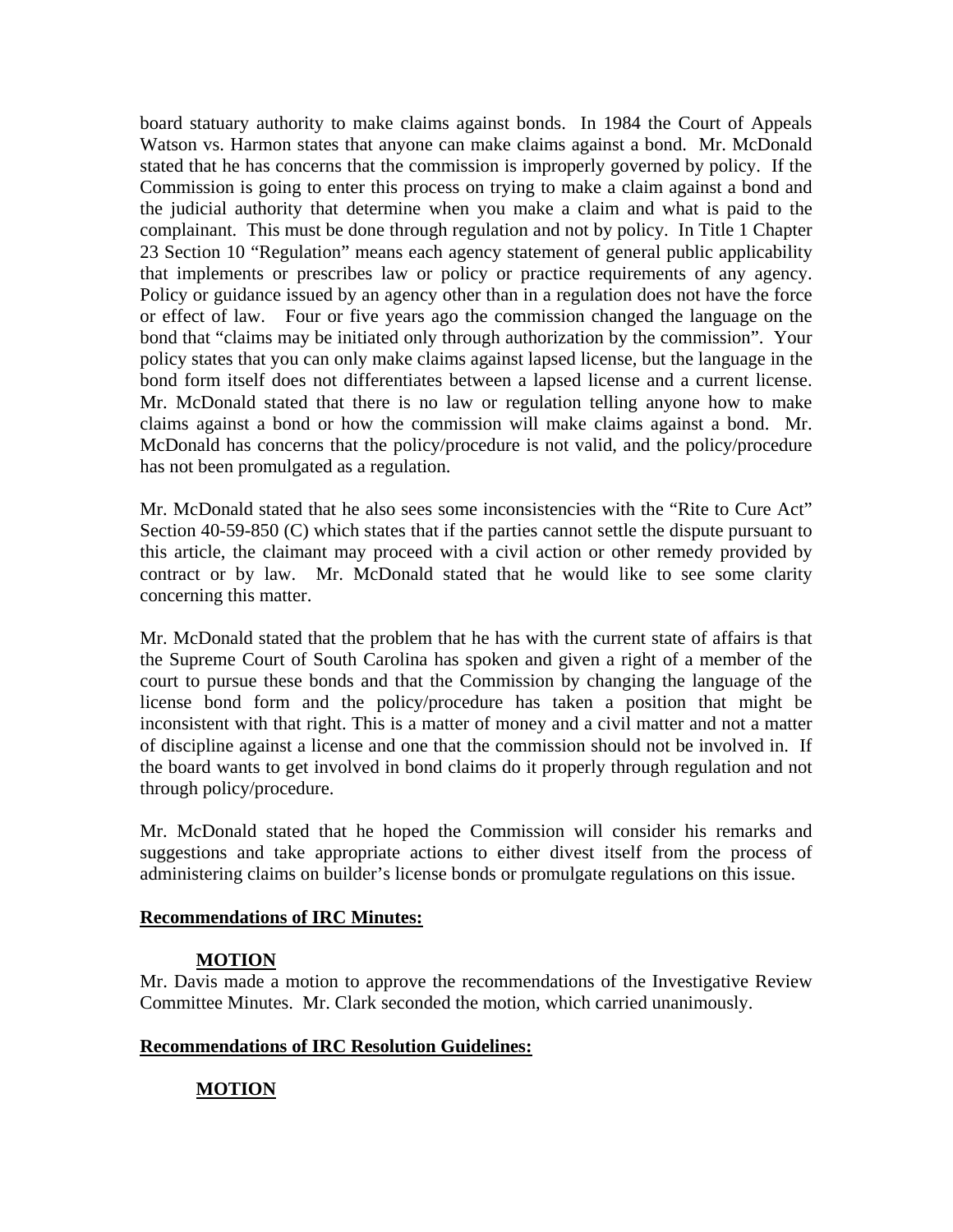Mr. Bailey made a motion to approve the recommendations of the Investigative Review Committee Guidelines. Mr. Roberts seconded the motion, which carried unanimously.

### **Application Reviews:**

### **Mr. John C. Chisolm**

The Commission held an Application Hearing regarding Mr. John C. Chisolm.

Mr. Chisolm appeared before the Commission because he answered "no" to question 4-B on his Residential Specialty Contractor's Application, which asks have there been any judgments, liens or claims filed against him. When in fact there was a civil judgment listed on his credit report n the amount of \$940.00. Due to Mr. Chisolm's answer, the application could not be processed in a routine manner. Mr. Chisolm waived his right to counsel. Mrs. Faye Grainger, Court Reporter, swore in Mr. Chisolm.

Mr. Chisolm appeared before the Commission and offered the following testimony. Mr. Chisolm testified the he was aware of the judgment in the amount of \$940.00 and that he is sixty-four years old and no longer wants his residential specialty contractor's registration. Mr. Chisolm withdrew his application and requested that his application fee of \$100.00 be refunded.

### **MOTION**

Mr. Davis made a motion to allow Mr. Chisolm to withdraw his application and that his \$100.00 application fee be refunded. Mr. Clark seconded the motion, which carried unanimously.

**(This proceeding was recorded by a court reporter in order to produce a verbatim transcript of requested in accordance with the law.)** 

## **Ms. Marilyn A. Williams**

The Commission held an Application Hearing regarding Ms. Marilyn A. Williams.

Ms. Williams appeared before the Commission because her Grandfathered Residential HVAC license expired on June 30, 2009. Due to Ms. Williams' expired grandfathered status her reinstatement application could not be processed in a routine manner. Ms. Williams waived her right to counsel. Mrs. Faye Grainger, Court Reporter, swore in Ms. Williams.

Ms. Williams appeared before the Commission and offered the following testimony. Ms. Williams stated that she did not receive a renewal notice in the mail notifying her that it was time to renew her Grandfathered Residential HVAC License. Ms. Williams stated that due to family illnesses she forgot to renew her license in a timely manner.

## **MOTION**

Mr. Dillard made a motion to approve Ms. William's request to reinstate her Grandfathered Residential HVAC License. Mr. Dowd seconded the motion, which carried unanimously.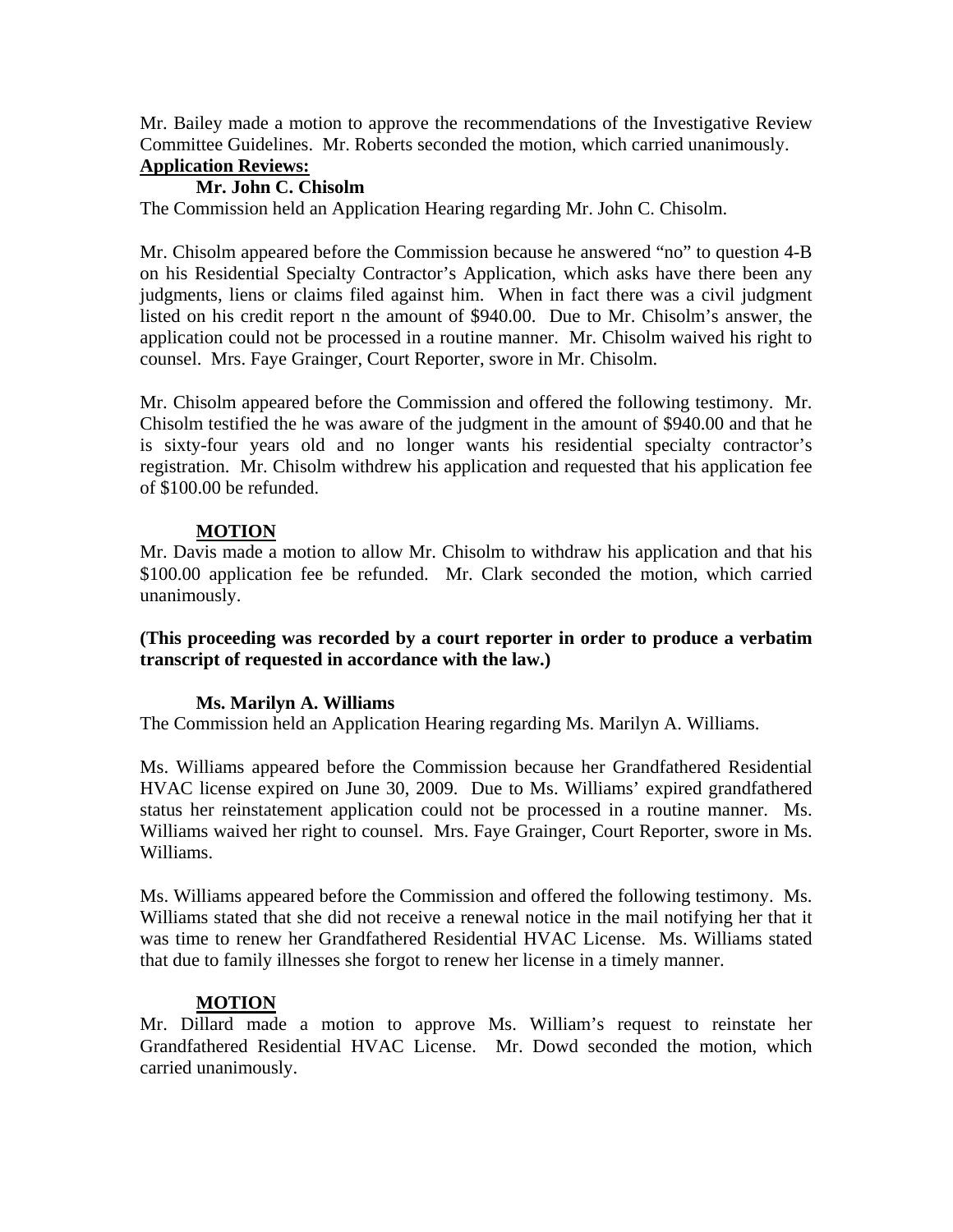#### **Mr. Gabriel R. Johnson**

The Commission held an Application Hearing regarding Mr. Gabriel R. Johnson.

Mr. Johnson appeared before the Commission because his Grandfathered Residential Electrical license expired on June 30, 2009. Due to Mr. Johnson's expired grandfathered status his reinstatement application could not be processed in a routine manner. Mr. Johnson waived his right to counsel. Mrs. Faye Grainger, Court Reporter, swore in Mr. Johnson.

Mr. Johnson appeared before the Commission and offered the following testimony. Mr. Johnson stated the he had moved and he thought the post office would forward his mail for over one year. Therefore, he did not receive his notification in the mail that it was time to renew his Grandfathered Residential Electrical License.

### **MOTION**

Mr. Bailey made a motion to approve Mr. Johnson's request to reinstate his Grandfathered Residential Electrical License. Mr. Roberts seconded the motion, which carried unanimously.

### **(This proceeding was recorded by a court reporter in order to produce a verbatim transcript of requested in accordance with the law.)**

### **Mr. David Zimmer**

Mr. Zimmer was not present. No action taken.

### **Mr. Lee Montgomery**

The Commission held an Application Hearing regarding Mr. Lee Montgomery.

Mr. Montgomery appeared before the Commission because his Grandfathered Residential Electrical License expired on June 30, 2009. Due to Mr. Montgomery's expired grandfathered status his reinstatement application could not be processed in a routine manner. Mr. Johnson waived his right to counsel. Mrs. Faye Grainer, Court Reporter, swore in Mr. Montgomery.

Mr. Montgomery appeared before the Commission and offered the following testimony. Mr. Montgomery stated that he did not receive a renewal form in the mail notifying him that it was time to renew his Grandfathered Residential Electrical License.

### **MOTION**

Mr. Dowd made a motion to approve Mr. Montgomery's request to reinstate his Grandfathered Residential Electrical License. Mr. Roberts seconded the motion, which carried unanimously.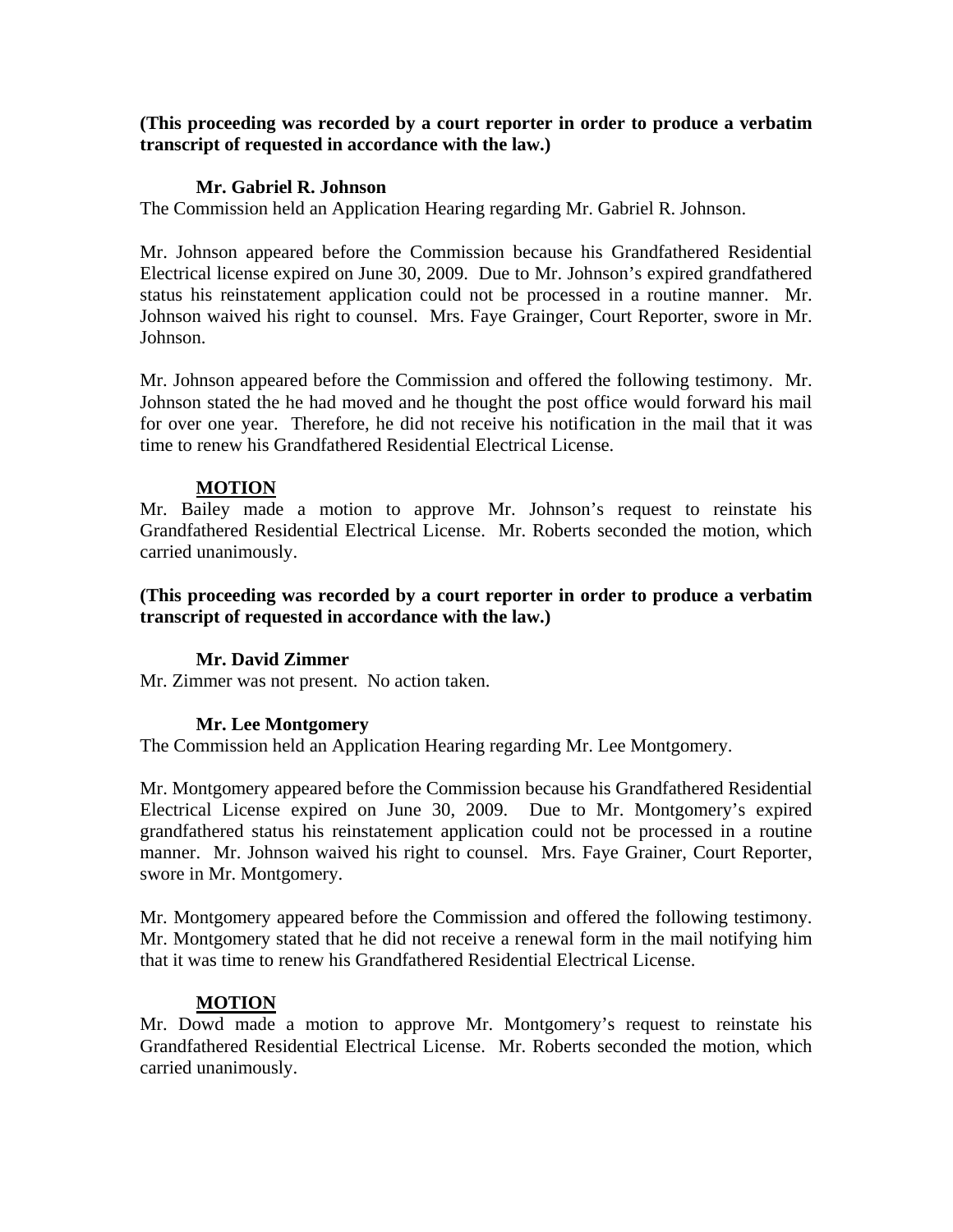### **Mr. James Conrad Higgins**

The Commission held an Application Hearing regarding Mr. James Conrad Higgins.

Mr. Higgins appeared before the Commission because he answered "yes" on his Residential Specialty Contractors Registration reinstatement application that there have been judgments, liens, or claims filed against him in the past 5 years. Due to Mr. Higgins answer, the application could not be processed in a routine manner. Mr. Higgins waived his right to counsel. Mrs. Faye Grainger, Court Reporter, swore in Mr. Higgins and Mrs. Cynthia Higgins.

Mr. Higgins and Mrs. Higgins appeared before the Commission and offered the following testimony. Mrs. Higgins stated that in May 2009 a civil judgment was issued against them in Spartanburg County in the amount of \$5,802.00 for a delinquent credit card debit. Mrs. Higgins stated that they have made attempts to settle the judgment, but had not yet established an arrangement to do so.

### **MOTION**

Mr. Bailey made a motion to allow Mr. Higgins to reinstate his Residential Specialty Contractors Registration provided he submits documentation of satisfaction of judgment or a payment plan. Mr. Dowd seconded the motion, which carried unanimously.

Mr. Hal Dillard requested that the Commission revisit this matter and reconsider allowing Mr. Higgins to reinstate his residential specialty contractor's registration at this time, and not allow this \$4,500.00 credit card debit to keep him from providing for this family.

## **MOTION**

Mr. Bailey made a motion to reopen this case and reconsider the ruling for the purpose of revisiting and changing the decision. Mr. Dowd seconded the motion, which carried unanimously.

## **MOTION**

Mr. Bailey made a motion to allow Mr. Higgins to reinstate his Residential Specialty Contractors Registration on a probationary status for one year provided he submits documentation satisfactory to the Commission of a written agreement to satisfy the judgment. Mr. Roberts seconded the motion, which carried unanimously.

### **(This proceeding was recorded by a court reporter in order to produce a verbatim transcript of requested in accordance with the law.)**

## **Mr. Timothy Johnson**

The Commission held an Application Hearing regarding Mr. Timothy Johnson.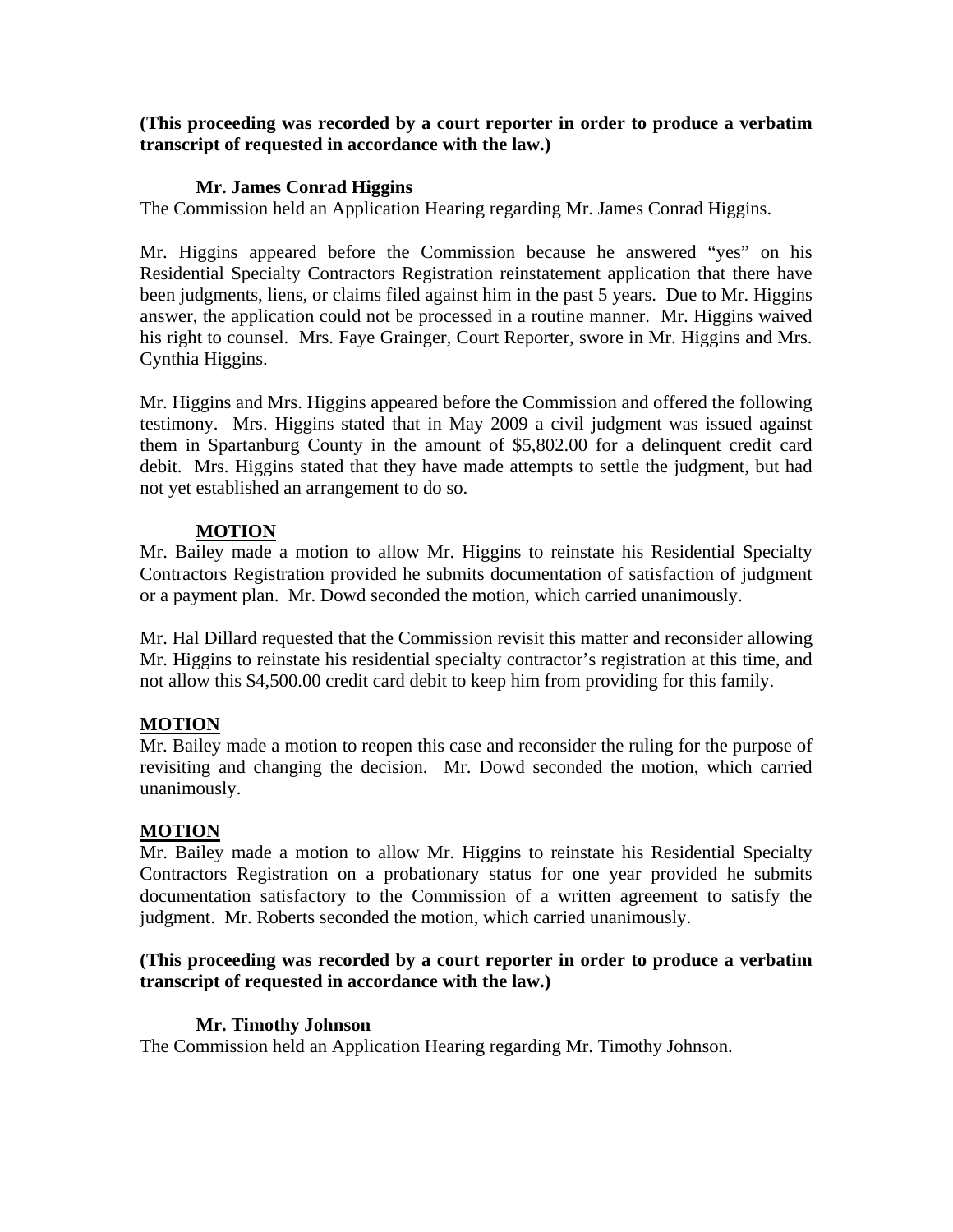Mr. Johnson appeared before the Commission because his Grandfathered Residential Electrical License expired on June 30, 2009. Due to Mr. Johnson's expired grandfathered status his reinstatement application could not be processed in a routine manner. Mr. Johnson waived his right to counsel. Mrs. Faye Grainger, Court Reporter, swore in Mr. Johnson.

Mr. Johnson appeared before the Commission and offered the following testimony. Mr. Johnson stated that he did not receive a renewal form in the mail notifying him that it was time to renew his Grandfathered Residential Electrical License.

## **MOTION**

Mr. Bailey made a motion to approve Mr. Johnson's request to reinstate his Grandfathered Residential Electrical License. Mr. Roberts seconded the motion, which carried unanimously.

**(This proceeding was recorded by a court reporter in order to produce a verbatim transcript of requested in accordance with the law.)** 

### **Mr. Ralph Quinn**

The Commission held an Application Hearing regarding Mr. Ralph Quinn.

Mr. Quinn appeared before the Commission because his Grandfathered Residential Electrical License and his Grandfathered Plumbing License expired on June 30, 2009. Due to Mr. Johnson's expired grandfathered status his reinstatement applications could not be processed in a routine manner. Mr. Quinn waived his right to counsel. Mrs. Faye Grainer, Court Reporter, swore in Mr. Johnson.

Mr. Quinn appeared before the Commission and offered the following testimony. Mr. Mr. Quinn stated that he did receive his notice to renew his Residential Electrical and Residential Plumbing license; however, due to the economy he stated a home inspector business, which did not work out the way he planed. Mr. Quinn asked the Commission to grant the reinstatement of his Grandfathered Residential Electrical License and his Grandfathered Plumbing License.

## **MOTION**

Mr. Bailey made a motion to approve Mr. Quinn's request to reinstate his Grandfathered Residential Electrical License and Grandfathered Residential Plumbing License. Mr. Roberts seconded the motion, which carried unanimously.

### **(This proceeding was recorded by a court reporter in order to produce a verbatim transcript of requested in accordance with the law.)**

## **Mr. Terry Platt**

The Commission held an Application Hearing regarding Mr. Terry Platt.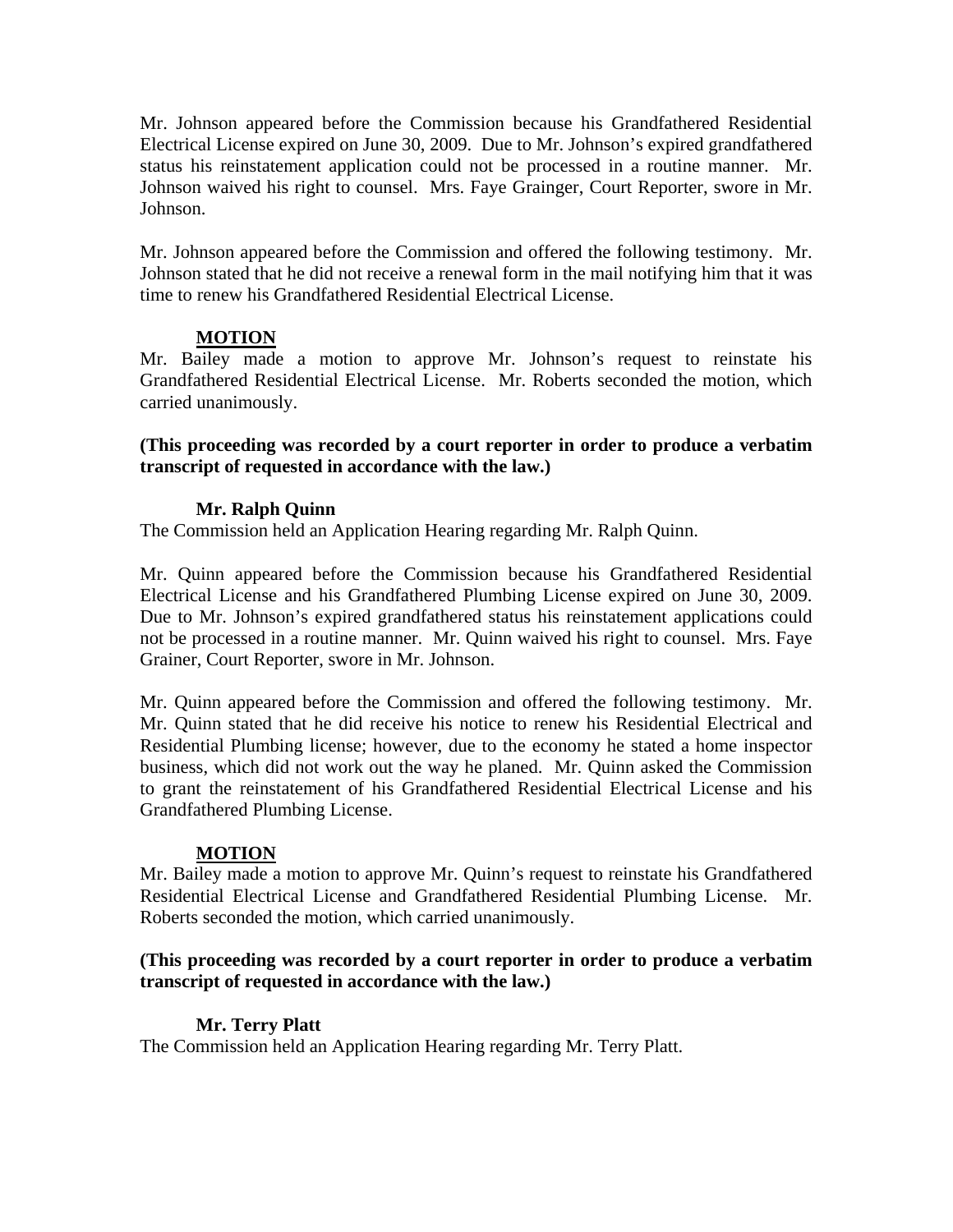Mr. Platt appeared before the Commission requesting that he be allowed to renew his license with an audited financial statement instead of a \$15,000.00 surety bond as has been the policy of the board in the past.

Mr. Bowen stated that the Commission established a position on S.C. Code Ann 40-59- 220 (C) requiring a bond or other proof of financial responsibility acceptable to the Commission has been according to Commission records that a surety bond is the only evidence of financial responsibility acceptable to the Commission.

Mr. Platt appeared before the Commission and offered the following testimony. Mr. Platt stated that he has always renewed his residential builder's license with an audited financial statement and was not aware that the policy had changed. Mr. Platt asked the Commission that he be allowed to continue with a financial statement for this renewal period.

## **MOTION**

Mr. Davis made motion to allow Mr. Platt to renew his residential builder's license with an audited financial statement for this renewal period (2010-2012). Mr. Roberts seconded the motion, the motion failed as a result of a tie vote. Chairman Williams broke the tie by voting nay. Chairman Williams stated that this is a no to Mr. Platt's request and he must obtain a bond in the amount of \$15,000.00.

### **(This proceeding was recorded by a court reporter in order to produce a verbatim transcript of requested in accordance with the law.)**

## **Mr. Joe B. McGee**

The Commission held an Application Hearing regarding Mr. Joe B. McGee.

Mr. McGee appeared before the Commission because his Grandfathered Residential Electrical License expired on June 30, 2009. Due to Mr. McGee's expired grandfathered status his reinstatement application could not be processed in a routine manner. Mr. McGee waived his right to counsel. Mrs. Faye Grainger, Court Reporter, swore in Mr. McGee.

Mr. McGee appeared before the Commission and offered the following testimony. Mr. McGee stated that he did receive a renewal form in the mail notifying him that it was time to renew his Grandfathered Residential Electrical License, but due to some health issued it was misplaced and forgotten about.

## **MOTION**

Mr. Davis made a motion to approve Mr. McGee's request to reinstate his Grandfathered Residential Electrical License. Mr. Dillard seconded the motion, which carried unanimously.

**(This proceeding was recorded by a court reporter in order to produce a verbatim transcript of requested in accordance with the law.)**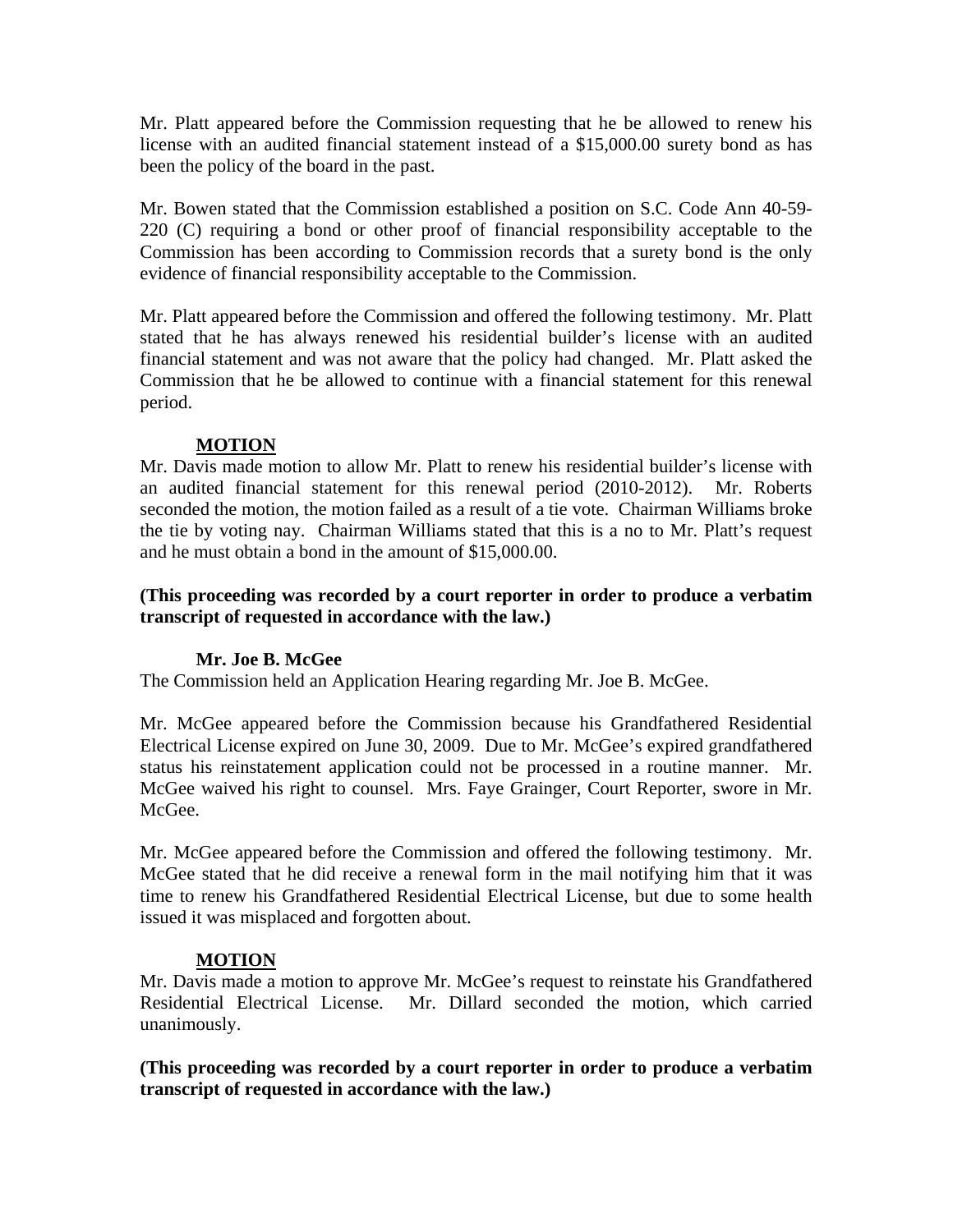### **Mr. John Charles Cook**

The Commission held an Application Hearing regarding Mr. John Charles Cook. Mr. Cook appeared before the Commission to request that he be granted a Grandfathered Residential HVAC License. Mr. Cook was approved to take the exams and has only passed the Business Management and Law portion of the exam within the one-year eligibility period. Mr. Cook waived his right to counsel. Mrs. Faye Grainger, Court Reporter, swore in Mr. Cook and Mrs. Glenda Cook.

Mr. Cook appeared before the Commission and offered the following testimony. Mr. Cooks stated that he dropped out of school after the  $7<sup>th</sup>$  grade to work with his father at Cook's Heating and Air, along with many other family members. Mr. Cook stated that his father is currently on his death bed, and that if his father passed away, the business will have to close and no one will be able to work. Mr. Cook is requesting that the commission grant him a Grandfathered Residential HVAC License

### **MOTION**

Mr. Bailey made a motion to grant Mr. Cook a Grandfathered Residential HVAC License provided that all fines, judgment or liens have been satisfied. Mr. Davis seconded the motion, which carried unanimously.

### **(This proceeding was recorded by a court reporter in order to produce a verbatim transcript of requested in accordance with the law.)**

### **Mr. Mark Anthony Huntley**

The Commission held an Application Hearing regarding Mr. Mark Anthony Huntley. Mr. Huntley appeared before the Commission because he answered "Yes" to the question on this Residential Plumbing Application had he ever been convicted of, pled guilty or nolo contendere to a criminal offense other than a minor traffic violations. Due to Mr. Huntley's answer, the application could not be processed in a routine manner. Mr. Huntley waived his right to counsel. Mrs. Faye Grainger, Court Reporter, swore in Mr. Huntley.

Mr. Huntley appeared before the Commission and offered the following testimony. Mr. Huntley stated that he was convicted 19 years ago of a criminal offence and there have not been any other charges against him.

### **MOTION**

Mr. Clark made a motion to allow Mr. Huntley to sit for the residential plumbing exam. Mr. Roberts seconded the motion, which carried unanimously.

### **(This proceeding was recorded by a court reporter in order to produce a verbatim transcript of requested in accordance with the law.)**

## **Mr. Paul S. Rowland**

Mr. Rowland was not present. No action taken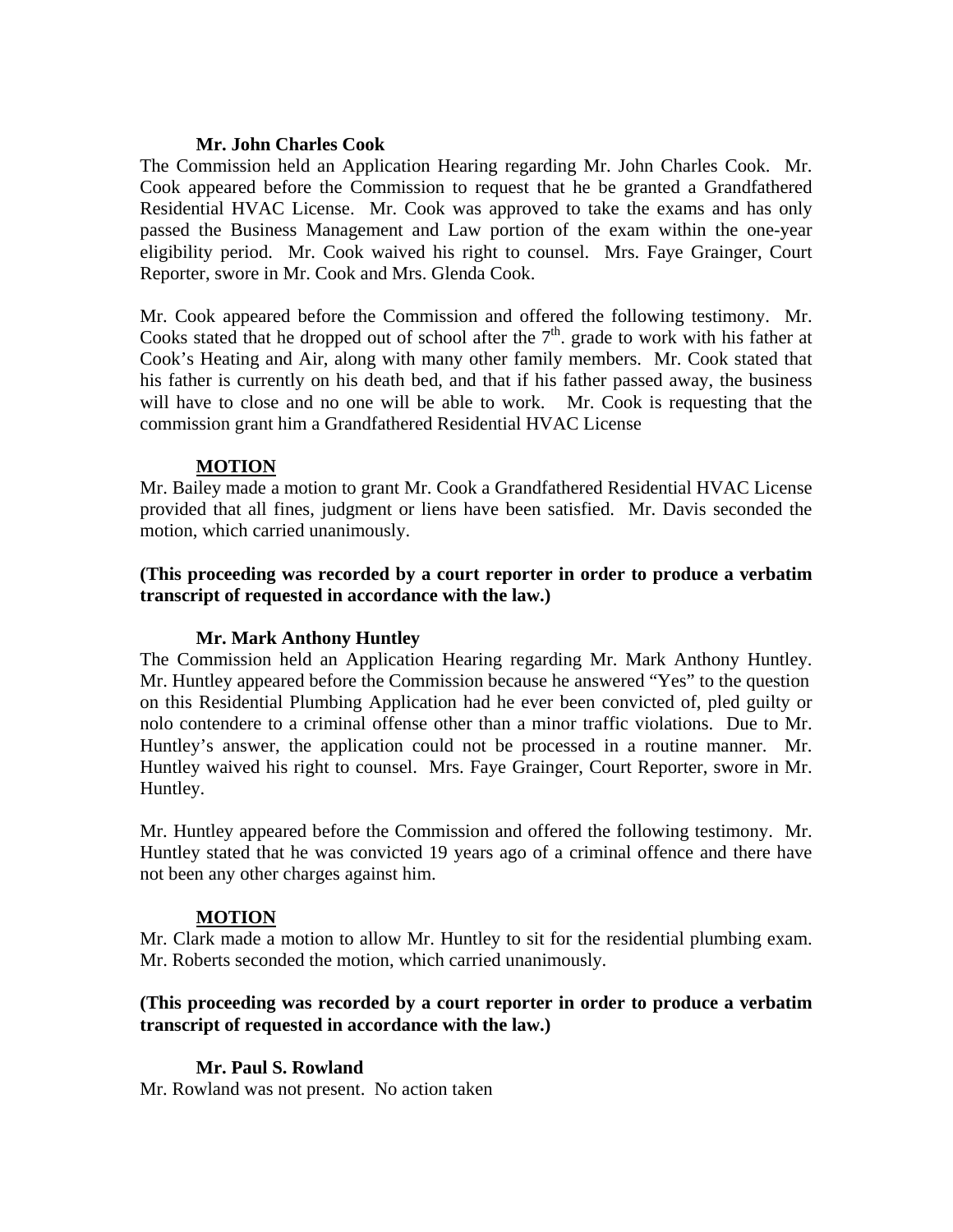### **Mr. Byron A. Brown**

The Commission held an Application Hearing regarding Mr. Byron A. Brown.

Mr. Brown appeared before the Commission because he answered "Yes" to the question on this Residential Home Inspector Application that he had been convicted of, pled guilty or nolo contendere to a criminal offense other than a minor traffic violations. Due to Mr. Brown's answer, the application could not be processed in a routine manner. Mr. Brown waived his right to counsel. Mrs. Faye Grainger, Court Reporter, swore in Mr. Brown and Mrs. Tonya Brown.

Mr. Brown appeared before the Commission and offered the following testimony. Mr. Brown stated that he was convicted over six years ago for drug trafficking, and served six years of a seven year sentence. Mr. Brown stated that he was released, on December 1, 2009, with two year probation, and that he reports quarterly to his probation officer.

### **MOTION**

Mr. Roberts made a motion to allow Mr. Brown to sit for the residential home inspector's exam provided that he furnishes a letter to the Commission from his probation officer. Mr. Dillard seconded the motion, which carried unanimously.

**(This proceeding was recorded by a court reporter in order to produce a verbatim transcript of requested in accordance with the law.)** 

### **Approval of Administrator's Recommendation for Bond Claim**

## **Mr. Edward Scott**

The Commission reviewed the Administrator's Recommendation for bond claim regarding Mr. Edward Scott.

### **MOTION**

Mr. Bailey made a motion to approve the Administrators Recommendation for bond claim against Mr. Scott. Mr. Roberts seconded the motion, which carried unanimously.

### **(This proceeding was recorded by a court reporter in order to produce a verbatim transcript of requested in accordance with the law.)**

### **Mr. Franklin A. Bowen, Jr.**

The Commission reviewed the Administrator's Recommendation for bond claim regarding Mr. Franklin A. Bowen, Jr.

### **MOTION**

Mr. Davis made a motion to approve the Administrator's Recommendation for bond claim against Mr. Bowen. Mr. Bailey seconded the motion, which carried unanimously.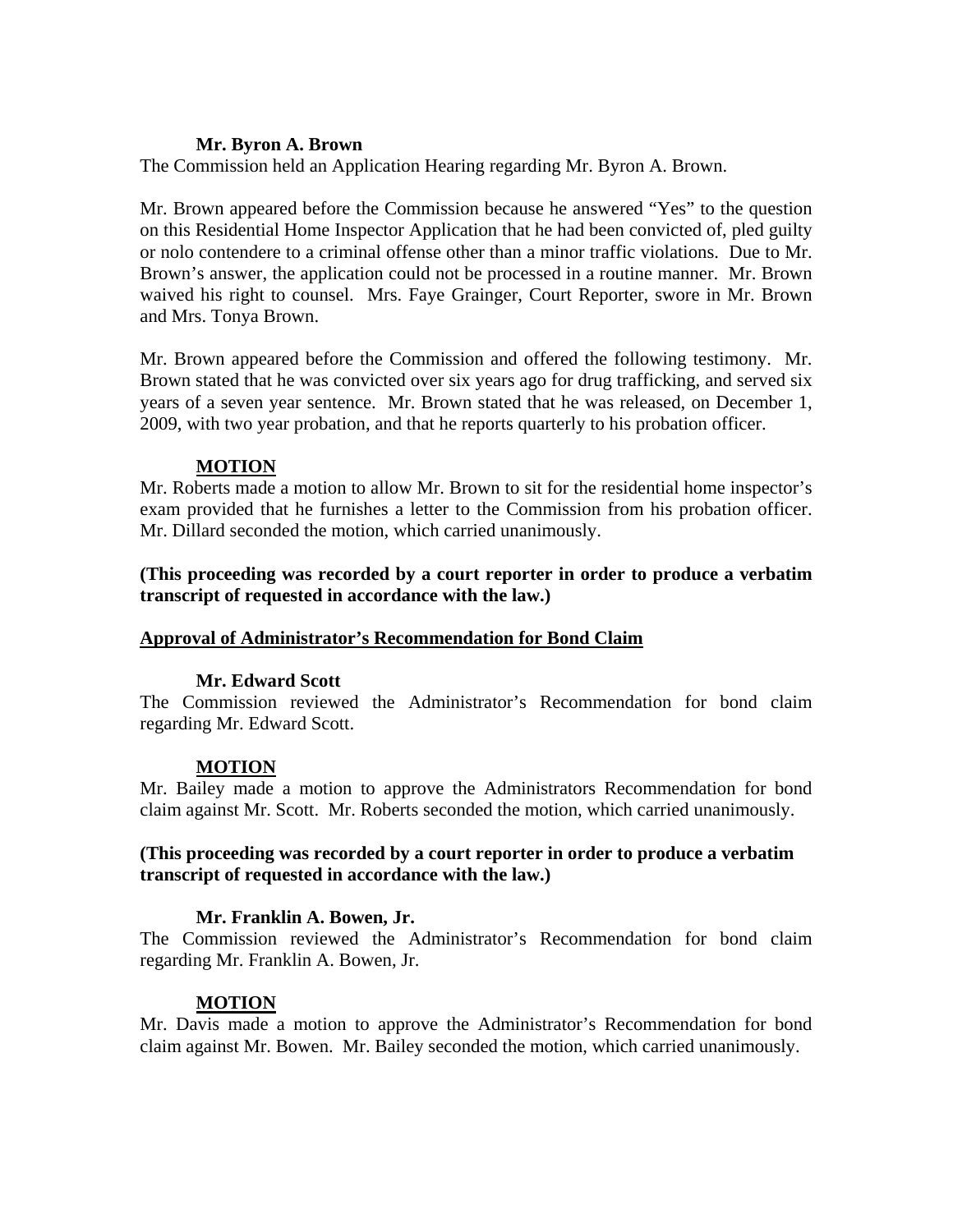### **Mr. Rod Falin, Sr.**

The Commission reviewed the Administrator's Recommendation for bond claim regarding Mr. Rod Falin.

### **MOTION**

Mr. Bailey made a motion to approve the Administrator's Recommendation for bond claim against Mr. Falin. Mr. Dowd seconded the motion, which carried unanimously.

### **(This proceeding was recorded by a court reporter in order to produce a verbatim transcript of requested in accordance with the law.)**

### **Reinstatement**

Jamie Saxon, Hearing Advisor Daniel Grigg, Hearing Advisor Christa T. Bell, Assistant General Counsel

### **Mr. Michael Boatwright**

The Commission held a Reinstatement of License Hearing regarding Mr. Michael Boatwright. Mr. Brian Dowd requested to be recused because he and Mr. Boatwright are business acquaintances. Ms. Christa T. Bell represented the State.

Mr. Boatwright appeared before the Commission asking to have his Residential Builders Licenses reinstated. Mr. Boatwright waived his right to counsel. Mrs. Faye, Grainger, Court Reporter, swore in Mr. Boatwright. Mr. Boatwright's Residential Builders License was revoked on May 10, 2010.

Mr. Boatwright appeared before the Commission and offered the following testimony. Mr. Boatwright testified that this license is his life and that he has been doing some commercial work to get by. Mr. Boatwright stated that he was aware of the \$1,000.00 fine and did not pay the fine within the allotted thirty days as required by the Order. Mr. Boatwright stated that times have been hard and he was unable to pay the fine. Mr. Boatwright asked the Commission to reinstate his license because he needs his license to support his family.

Ms. Christa T. Bell, Assistant General Counsel, informed the Commission that Mr. Boatwright has not complied with the Commission Order dated, May, 2010, and that a bond claim is in the process to give assistant to the homeowners, in accordance with the Order. Ms. Bell requested that in the interest to protect the public that the Commission not reinstate Mr. Boatwright's license until has complied with the Order and reimbursed the bonding company.

### **MOTION**

Mr. Bailey made a motion to deny Mr. Boatwright's request to have his residential builder's license reinstated. Mr. Clark seconded the motion, which carried unanimously.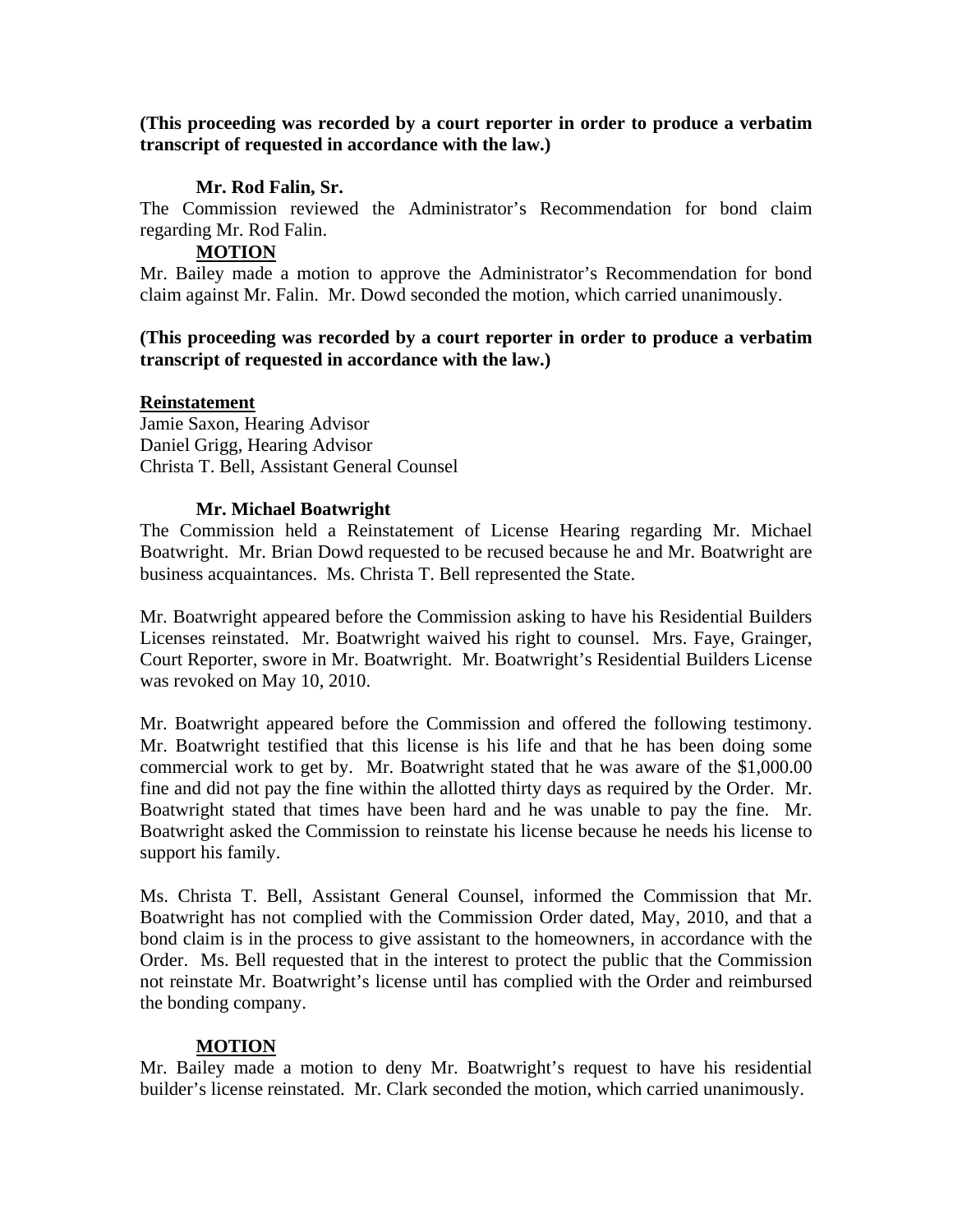### **Mr. Lawrence Lebby**

The Commission held a Reinstatement of License Hearing regarding Mr. Lawrence Libby. Ms. Christa T. Bell represented the State.

Mr. Lebby appeared before the Commission asking to that his Residential Specialty Contractors Registration, Grandfathered Residential Electrical License, and Grandfathered Plumbing License be reinstated. Mr. Lebby waived his right to counsel. Mrs. Faye, Grainger, Court Reporter, swore in Mr. Lebby. Mr. Lebby's Residential Specialty Contractors Registration was disciplined by the Commission on October 22, 2007.

Mr. Lebby appeared before the Commission and offered the following testimony. Mr. Lebby testified that he did not pay the fine because he and the homeowner could not come to monetary a settlement, and he did not pay the \$3,500.00 fine.

Ms. Christa T. Bell, Assistant General Counsel, informed the Commission that she spoke with the homeowner in this matter and Mr. Lebby has not made any type of monetary settlement with them nor has he paid the \$3,500.00 fine as outlined in the Order. Ms. Bell stated that there is another issue pending in the Administrative Law Court for license lending. Ms. Bell requested that Mr. Lebby not be granted reinstatement of his licenses at this time.

### **MOTION**

Mr. Bailey made a motion to deny Mr. Lebby request to have his Residential Specialty Registration, Grandfathered Electrical License, and Grandfathered Plumbing License reinstated. Mr. Dillard seconded the motion, which carried unanimously.

**(This proceeding was recorded by a court reporter in order to produce a verbatim transcript of requested in accordance with the law.)** 

## **Administrative Hearing**

### **Mr. Montgomery L. Stafford – Case # 2009-**

The Commission held an Administrative Hearing regarding Mr. Montgomery L. Stafford.

Ms. Christat T. Bell, Assistant General Counsel, informed the Commission that she spoke with Mr. Stafford and that he understands the hearing officer's recommendation. Ms. Bell also spoke with the homeowner and the homeowner does not want Mr. Stafford back on her property. Ms. Bell is requesting that the fine be reduced to \$750.00 which must be paid within 30 days, and a public reprimand.

## **MOTION**